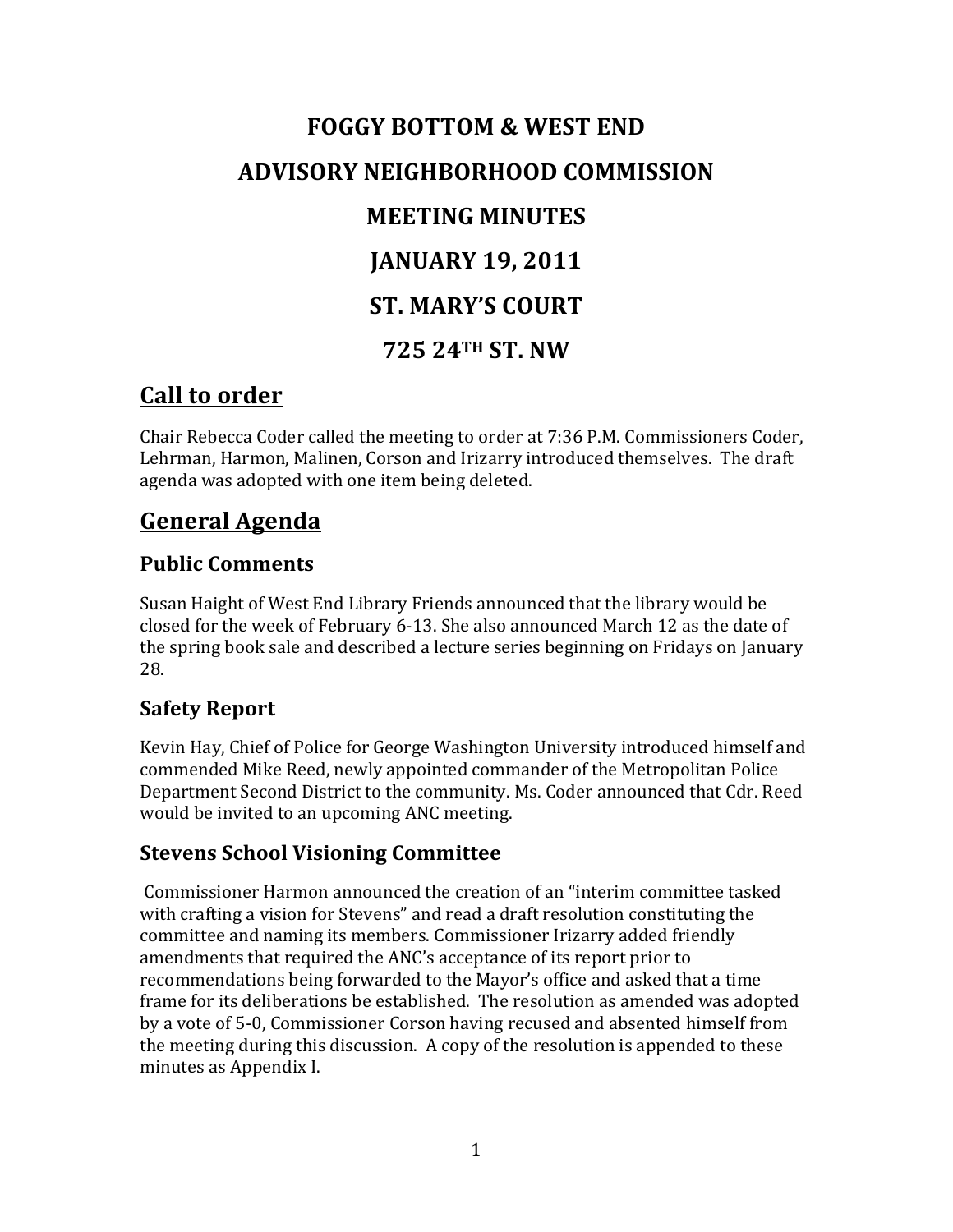### **Regulatory agenda**

### **GWU**

Three items concerning campus development at George Washington University were presented by a team led by Susan Cora and David Avitabile. The first item repeated the presentation of the Law Learning Center parking garage and associated structures and landscaping that was discussed during the December 15, 2010 ANC meeting. This presentation constitutes a Second Stage PUD envisioned by the First-Stage Campus Plan established in 2007 and includes a "minor modification" of the First-Stage PUD, discussed below.

Commissioner Corson cited an article published in the student newspaper that in his view called into question the university's commitment to the enrollment caps of the 2007 plan and raised the issue of who spoke for GW in dealings with the new mayoral administration. Other commissioners spoke to redirect attention to the proposal for Square 103. A brief reprise of the traffic management issues discussed on December 15 was followed by a discussion of pedestrian safety and of landscape and streetscape design. After extended discussion, Commissioner Coder introduced a resolution raising no objection to the Law Learning Center facilities as proposed; Commissioner Corson's motion to amend the resolution to one of objection failed by a vote of 2 to 3, with one abstention. Commissioner Lehrman moved to change the action in the resolution to "takes no position," which Ms. Coder accepted as a friendly amendment. The resolution as amended was approved by a vote of 4-0, with two abstentions. A copy of the resolution is attached to these minutes as Appendix 2.

The "minor modification" of the Campus Plan proposed by GW representatives incorporates three recently acquired properties – 2004 G St., N.W. and 2121 and 2123 F St., N.W. – into the Campus Plan. Discussion focused on the intended uses of the three houses and in particular on whether the F Street houses could be used to house fraternities now residing off-campus. Commissioner Coder introduced a resolution that, after modification to incorporate the concern about moving fraternities on campus, was adopted by a vote of 5-0, with one abstention. A copy of the resolution can be found as Appendix 3 to these minutes.

The third matter put forward by GWU concerned plans to restore and renovate the 2004 G St. house and two adjacent properties extending to 2000 G St. Patrick Burkhart, an architect for Shalom Baranes Architects, presented the design. Discussion focused on the landmark status of 2000 G St. and the Historic Preservation Review Board's review of the proposal. Commissioner Coder introduced a motion to send a letter to the HPRB stating that the ANC has no objection to the proposal. The motion passed by a vote of  $6-0$ . A copy of the letter can be found as Appendix 4 of these minutes.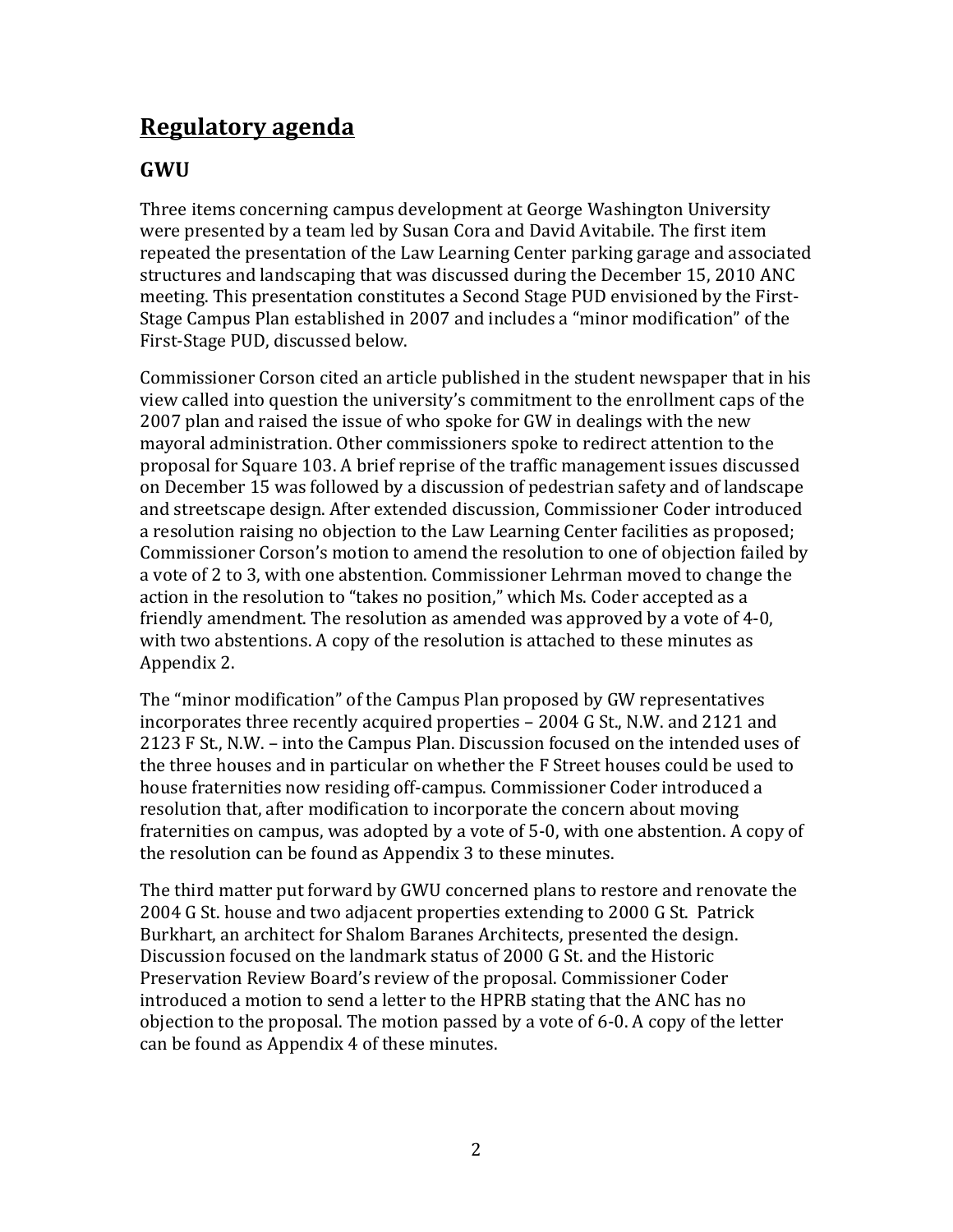### **Public Space**

Mike Tyler of Allstate Hotel Corporation and design consultants to his firm presented plans for public space uses at a Marriott Courtyard hotel to be constructed at  $522\,20$ <sup>th</sup> St., N.W. Because of the lack of timely notice and because the Public Space Management Branch acted on this application on January 6, 2011, the ANC after brief discussion decided to take no action on this application.

A representative of Litestars Restaurant, 2103 L St. N.W., presented plans for a sidewalk café at the restaurant involving 28 spaces, with all equipment to be removable during periods of non-use and no amplified music to be performed in this outdoor space. On motion of Commissioner Coder the ANC voted to make no objection to the restaurant's application to the Public Space Permit Office.

### **ABRA**

Bo Blair and Jason York, owners of The Rookery, now doing business as Bayou, appeared to defend their application for a renewed liquor license, which the ANC voted to protest at its December meeting. Commissioner Coder explained the basis of the protest, which was the excessive noise and other objectionable outdoor activities associated with the club's music programs. The owners described the ameliorative impact of adding new soundproofing material and to a change in programming to emphasize jazz rather than rock music. Neighbors who live in the vicinity of the club augmented the complaints previously received about the club. Commissioner Harmon asked about hours for the club, to which Mr. Blair indicated they are typically open until  $12:30$  am weekdays and  $1:30$  am weekends although their license provides for full hours under the law. On motion of Commissioner Coder, the ANC voted to provide up to  $$5,000$  to cover any legal expenses and any research costs attendant upon pursuing the protest of the license renewal. The motion passed by a vote of 6-0.

Commissioner Harmon updated the circumstances of the ANC's unsuccessful protest of the liquor license issued to Panutat Ltd., dba Sanctuary 21, and on the current protest for Shadow Room. On motion of Ms. Harmon, the ANC approved by a vote of 6-0 an expenditure of \$2,425.50 to cover expenses incurred in pursuit of the protests related to both establishments.

# **Administrative Agenda**

### **1st Quarter Financial Report**

Commissioner Malinen presented the financial report for the  $1<sup>st</sup>$  quarter of FY 2011. Commissioner Coder moved approval of the report, which passed by a vote of 6-0.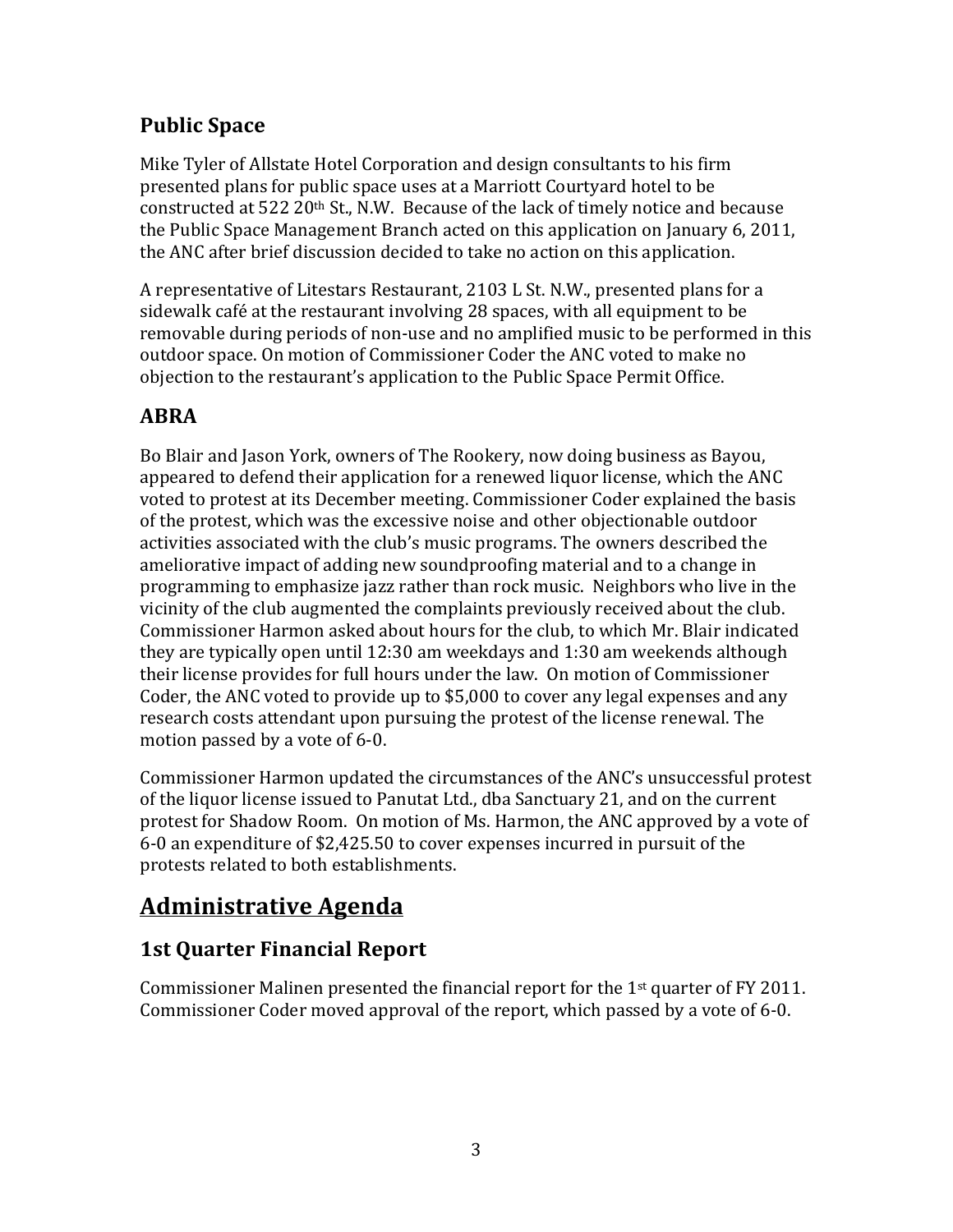### **Adoption of Minutes**

Seeing no objection, Commissioner Coder moved adoption of the November 10, 2010 meeting minutes, and moved adoption oof the December 10, 2010 minutes, which passed by a vote of  $6-0$ .

### **Participation in ANC Security Fund**

On motion of Commissioner Coder, the ANC voted to participate in the 2011 ANC Security Fund, which passed by a vote of 6-0.

### **Election of Officers**

The following officers were elected by acclamation: Rebecca Coder, Chair (nominated by Commissioner Harmon); Armando Irizarry, Vice-Chair (nominated by Commissioner Coder); David Lehrman, Secretary (nominated by Commissioner Harmon); Eric Malinen, Treasurer (nominated by Commissioner Irizarry).

There being no further business, the ANC adjourned at 10:30 PM.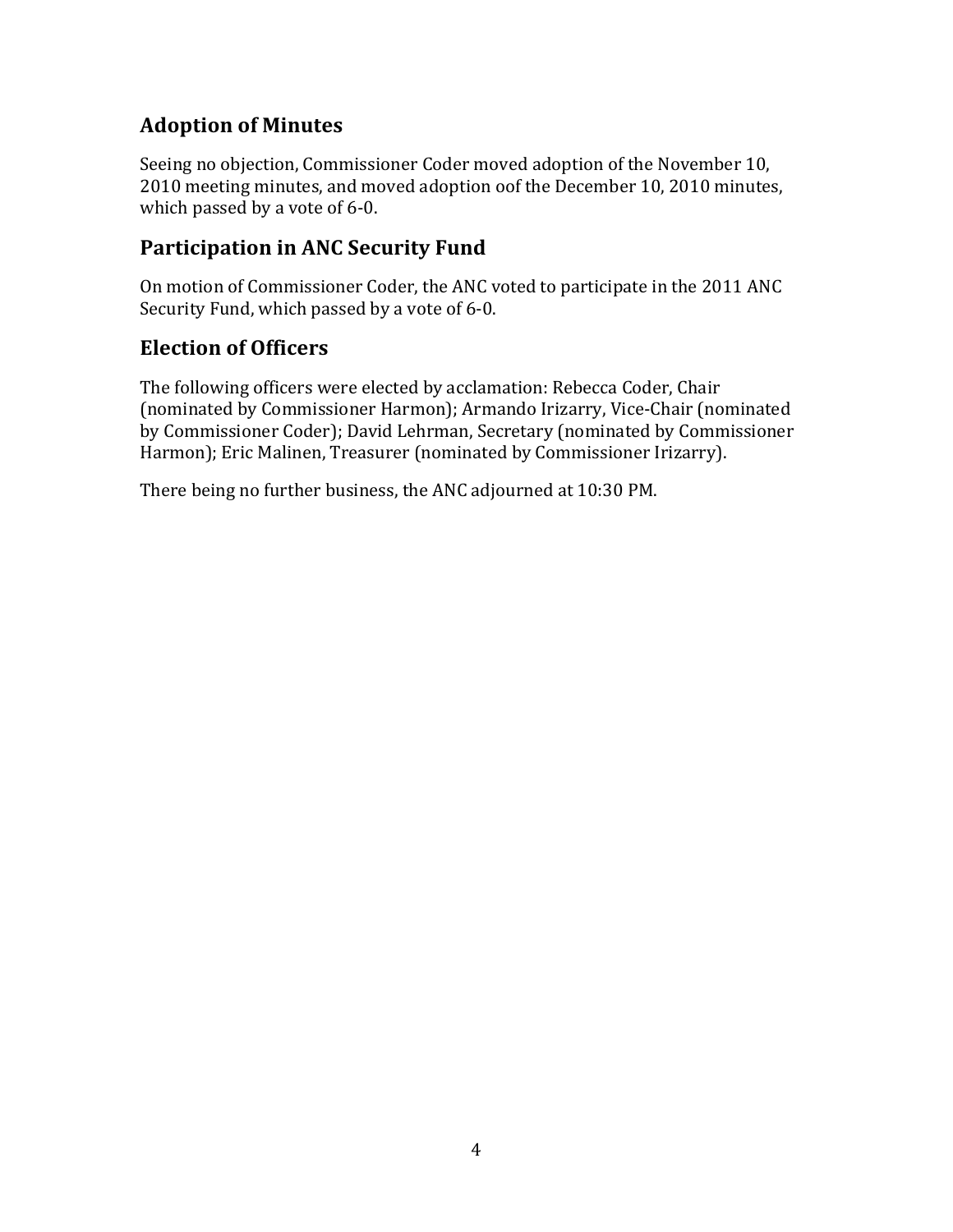A committee is established regarding Stevens School and tasked with crafting a vision for Stevens. This vision contemplates continuing use of Stevens as a school the renovation and viability of which will be capitalized through the private development of the surrounding District of Columbia-owned land.

The vision statement should be based on input from the Foggy Bottom and West End community, civic associations and other key stakeholders. ANC2A, once having accepted the committee's report, will then provide the statement to Mayor Vincent Gray and his economic development team.

The committee will be chaired by Commissioner Florence Harmon and will report its progress to the ANC at its next meeting.

Members of the committee will include, in addition to Commission Harmon representing Single Member District 2A-06:

Don McGovern, West End resident and member, Ritz Carlton Resident Association

Susan Trinter, Foggy Bottom resident and editor, FBA News

Ruth Schimel, West End resident

Mary Lord, Member, DC Board of Education for Ward 2

Richard Trogisch, Pincipal, School Without Walls

Desiree McCoy, Parent-Teacher Liaison, Francis-Stevens Education Center

Todd Determan, parent, Francis-Stevens Education Center

Stakeholders to be consulted include:

Councilmember Jack Evans

Foggy Bottom Association

Washington Circle Business Association

West End Citizens Association

West End Friends (Friends of Francis Field)

West End Library Friends

George Washington University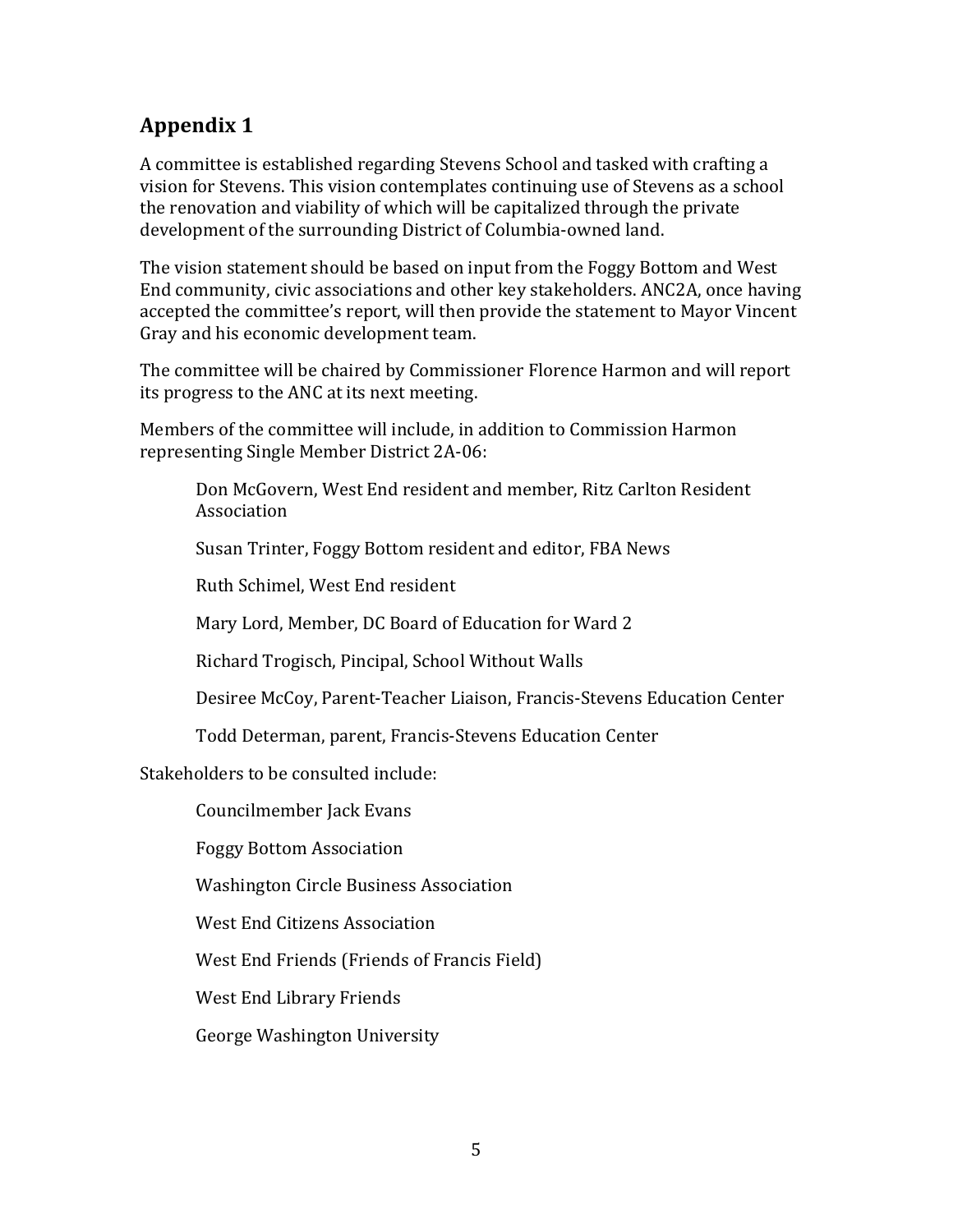**Re: Z.C. Czse No. 06-11/06/12 Application of The George Washington University (GWU)** for Approval of Second Stage PUD, modification of a First Stage PUD, and Further Processing Approval of an Approved Campus Plan **Square 103, lots 13, 14, 18, 809, 912, 813, 814, 819, and 820** 

Advisory Neighborhood Commission (ANC) 2A has examined the above-referenced application and has also heard both informal and formal presentation of the application by GWU officials at regularly scheduled ANC meeting with quorums present, most recently on December 15, 2010 and again on January 19, 2011, at which last meeting, with six of six commissioners present, ANC2A adopted the following resolution by a vote of  $4$  to  $0$ , with two commissioners abstaining.

**RESOLVED** that ANC2A takes no position on the application and requests that the Zoning Commission review and approval be conditioned upon the following:

Given a construction plan calling for demolition work extending over 24 months and for the excavation of nearly 34,000 cubic yards of material [Exhibit] A. C3], that the applicant present and share a construction management plan with nearby residents and businesses in order to mitigate the effect of the attendant noise and traffic disturbance.

Based on concerns raised by surrounding residents, the ANC wishes to see a transportation management plan that addresses pedestrian safety, particularly as it relates to mid-block ingress and egress of automobile traffic.

Although the Campus Plan calls for a management plan "to meet campus" parking demands during construction" [quoted in Exhibit H, p. 6; see also Exhibit M, Condition C-14g, p. M-1], the application's focus is on an eventual gain in the number of on-campus parking spaces, which obscures the negative impact upon the neighborhood of the short-term diminution of on-campus parking spaces likely to occur during a construction period that may extend over several years. The application should demonstrate how this interim problem will be monitored and managed so as not to impact negatively an already restrictive access to on-street parking in the surrounding neighborhood.

The application promises numerous environmental benefits but overlooks the environmental consequences of one problem that is identified in Exhibit H, pp. 20-21, esp Table 1, namely the queuing that is likely to occur during peak morning and afternoon traffic hours in the Public Alley for vehicles exiting the new underground garage. A plan for mitigating the impact on neighborhood air quality should be incorporated into the application.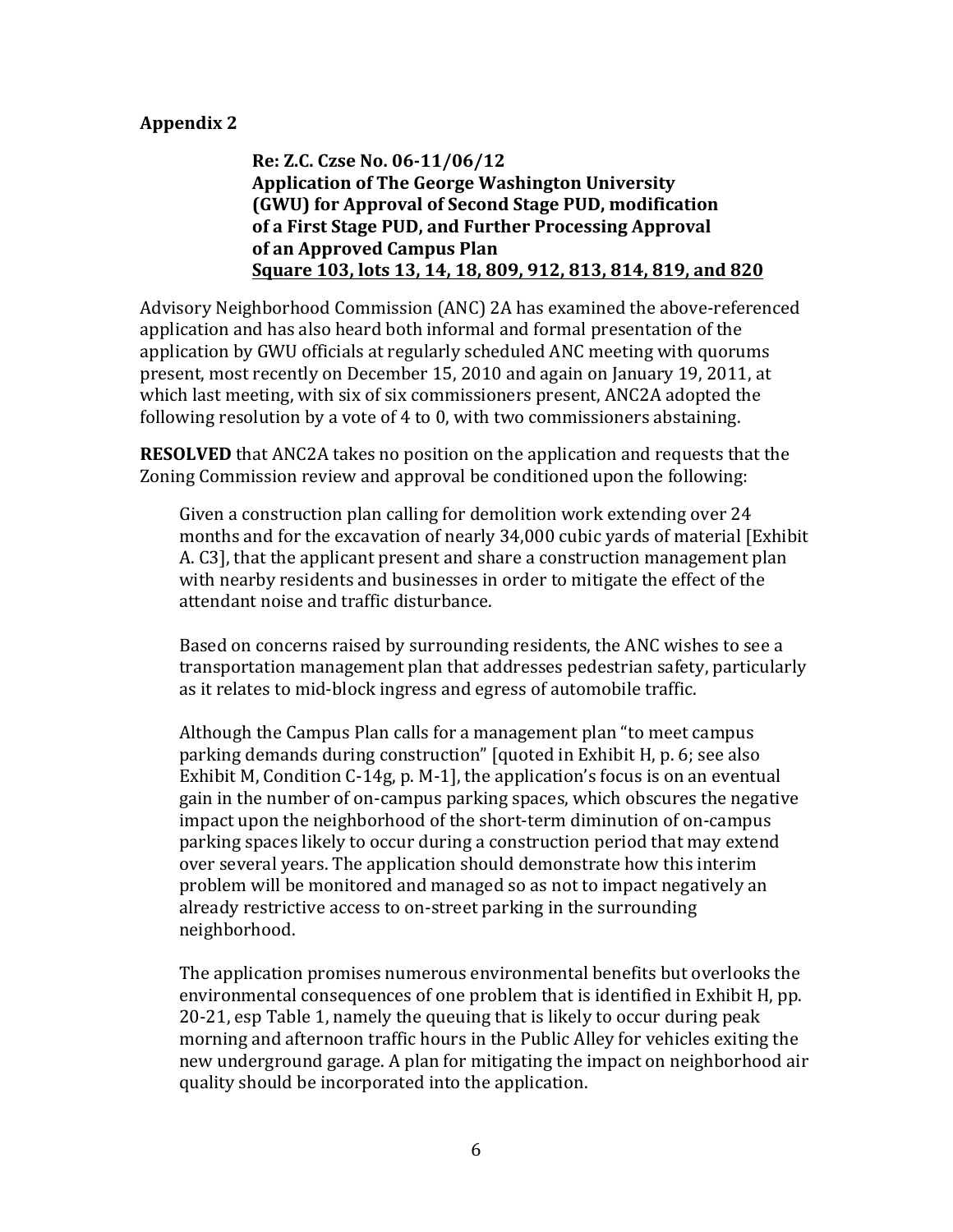The application proposes the acquisition by GWU of Lot 18 in Square 103 a modification of the first-stage PUD, through an exchange for the university-owned property at  $524-526$   $22<sup>nd</sup>$  St. N.W., which will then become a fraternity house for Delta Tau Delta. Based on news reports, the ANC understands that the DTD-owned property was sub-leased to a second fraternity. The Commission would like clarity on where the second fraternity will be relocated within the campus boundaries.

And in conclusion, given that this is the first of sixteen proposed developments as part of the approved First Stage PUD, the ANC would like further clarification on the net effect of the final development planned for this specific site – the addition of classroom space, any net increase in students served, and any net increase in staffing. Specifically, the ANC wants to understand how this net increase will impact the caps of the Campus Plan in place through 2025, and how the University plans to manage to those caps.

The ANC designates any of its commission members to represent it before the Zoning Commission as it relates to this report.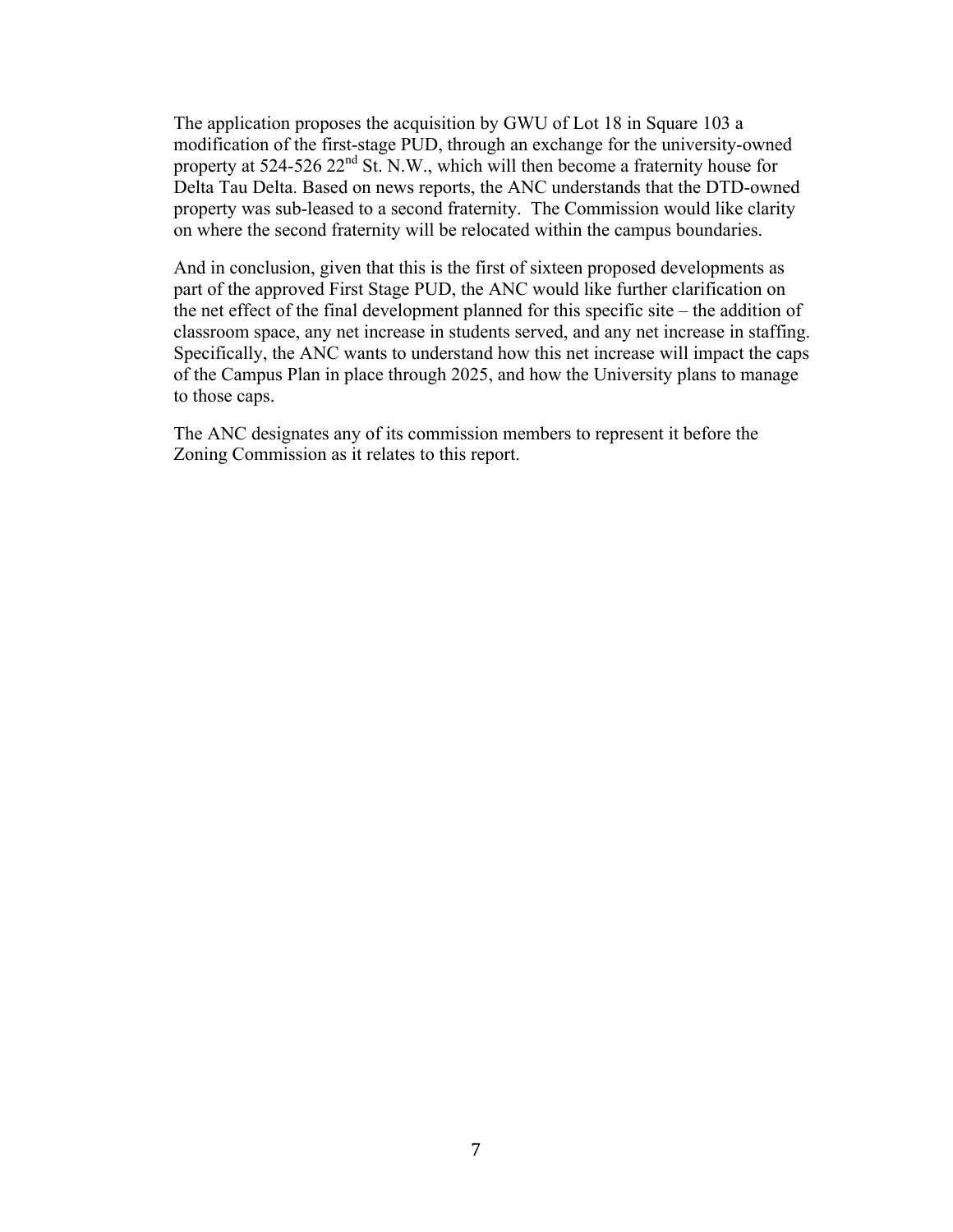Government of the District of Columbia Foggy Bottom and West End Advisory Neighborhood Commission 2A



 $c/\text{o}$  West End Library 1101 24<sup>th</sup> St., N.W. Washington DC 20037

January xx, 2011

Anthony Hood, Chair DC Zoning Commission 441 4th St., N.W. Suite 200 Washington, DC 20001

Re: Minor Modification xx-xx/xx-xx

Dear Chairman Hood and Members of the Commission:

At its regular monthly meeting on January 19, 2011, with 6 of 6 commissioners present constituting a quorum, ANC2A heard a presentation by representatives of George Washington University asking for support of its application to the Zoning Commission for a minor modification to the first stage PUD related to its Campus Plan. The modification would allow the incorporation into the plan of three newly acquired properties, to be used for academic or residential purposes already authorized by the existing PUD.

ANC2A resolved to make no objection to this minor modification as it relates to the properties at 2004 G St., N.W., 2121 F St., N.W. and 2123 F St. N.W. given that these properties are located within the campus boundaries and the proposed uses consistent with the 2007 Campus Plan. The ANC respectfully requests that the university consider using the F Street properties for the purpose of housing fraternities now housed off-campus.

The ANC designates the chair to transmit this resolution in the form of a letter to the Zoning Commission upon receipt of a minor modification notice from the commission. However, the ANC reserves the right to reconsider this resolution should there be any material discrepancies between the modification presented to the ANC and the proposal submitted to the Zoning Commission.

Sincerely,

Rebecca Coder Chair

Cc: David Avitabile, Goulston & Storrs